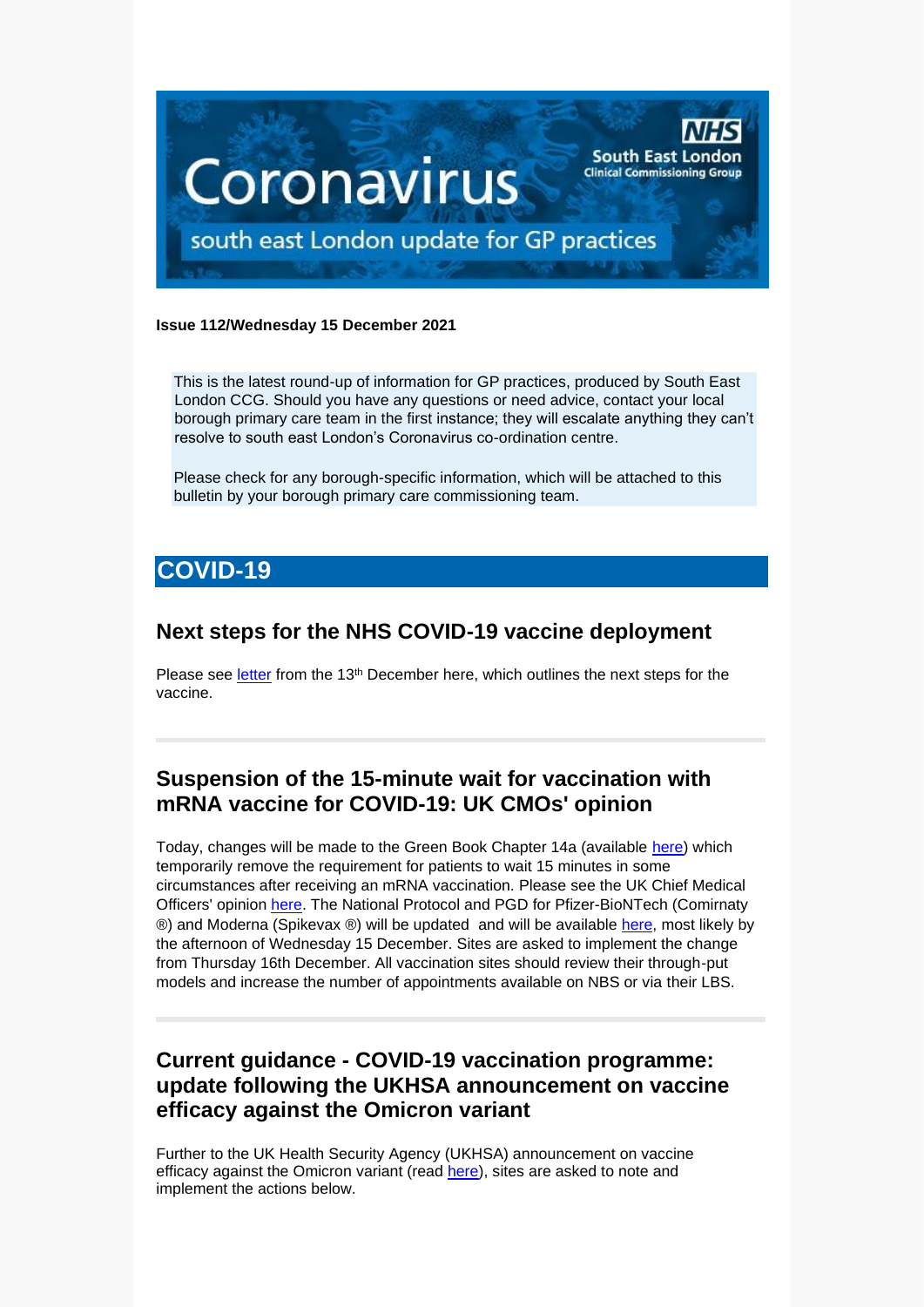In light of the announcement, it is likely that many sites will experience high demand this weekend particularly, for walk in appointments.

To support with this, sites offering walk in clinics this weekend can use their discretion and offer booster vaccinations to those aged 18 to 39 years old at the minimum three month (91 day) interval, subject to having capacity. As with recent guidance, both Moderna (Spikevax®) and Comirnaty ®/ Pfizer BioNTech boosters can be offered. No updates are required to the PGDs and National Protocols to enable this.

Eligible people in cohorts 1-10 can already book an appointment on NBS for their booster dose. From Monday 13 December, cohort 11 (30-39 year olds) will also be able to book a booster appointment on NBS. Please refer to the operational note circulated on 10 December for further details.

Please continue to increase your capacity as planned. All vaccination teams should continue to focus on vaccinating those at highest risk from COVID-19 and in particular residents and staff in care homes, the housebound and people who are severely immunosuppressed. Please also continue to focus on tackling health inequalities.

#### **Lines to take**

Please note: We do not encourage or expect promotion of the fact that sites have capacity to vaccinate people who turn up opportunistically for their booster out of cohort.

The JCVI is clear that the risk to younger people is lower than for those who are older or who have an underlying health condition. The NHS continues to vaccinate in descending age order and based upon clinical priority, as usual, so that those at greater risk are prioritised.

- The Oxford AstraZeneca vaccine was not recommended for people under the age of 40 who were not in priority cohorts 1-6. Therefore, we do not anticipate an overwhelming demand from people who are not yet eligible to book their booster.
- However, we recognise that in some areas of the country, rollout of booster vaccinations has been faster because of differences in population sizes and in order to avoid waste.
- For this reason, this weekend NHS England has asked sites to operate with flexibility. People in cohorts 11 and 12 who received their primary dose 91 days ago (3 months) or longer and who are not yet eligible for a booster may turn up to a walk-in centre. *Where there is capacity and it is operationally and clinically viable to do so*, sites are supported to take the opportunity to vaccinate those people.
- Where this is not operationally possible because of limited capacity, sites are fully supported to refer people to alternative sites or to ask them to visit NBS to book an appointment.
- Any abuse or threatening behaviour shown towards our staff and volunteers will not be tolerated.

The latest UKHSA information can be found in full [here.](https://www.gov.uk/guidance/monitoring-reports-of-the-effectiveness-of-covid-19-vaccination)

Booster vaccination guidance as advised by the Joint Committee on Vaccination and Immunisation (JCVI) can be found in full [here.](https://www.gov.uk/government/publications/uk-vaccine-response-to-the-omicron-variant-jcvi-advice/jcvi-advice-on-the-uk-vaccine-response-to-the-omicron-variant)

If you have questions contact england.vaccinecentresgroupsupport@nhs.net for Vaccination Centres Support or england.pccovidvaccine@nhs.net for Local Vaccination Centres (Primary Care Networks and Pharmacies).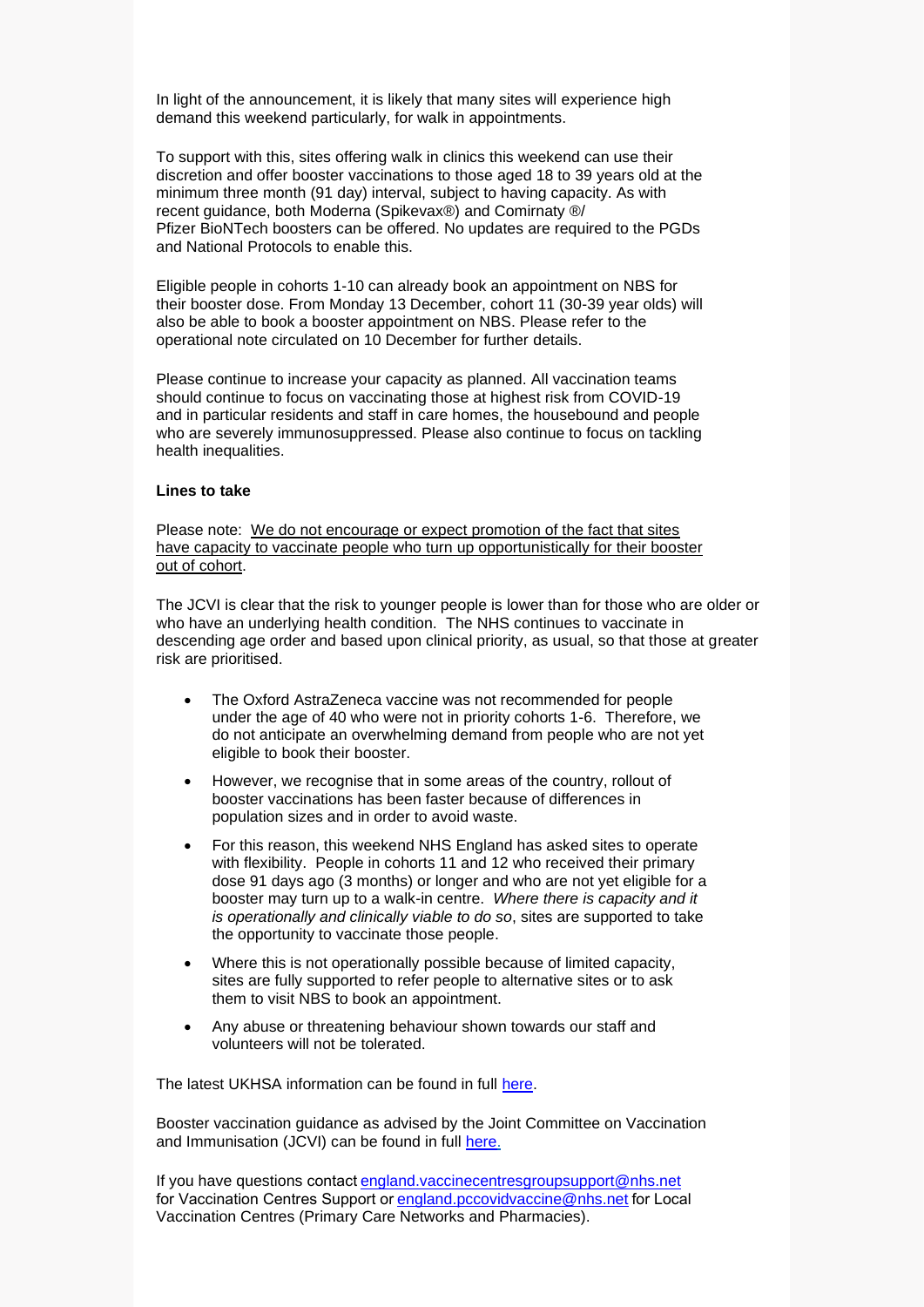### **Second phase for children and young people aged 12 to 15: next steps for COVID-19 vaccine deployment**

Please see [letter](https://selondonccg.nhs.uk/wp-content/uploads/2021/12/C1485-letter-cyp-aged-12-15-second-dose-deployment.pdf) on next steps on second dose vaccination for healthy 12- to 15- yearolds following the Government's acceptance of the updated advice from the Joint Committee for Vaccination and Immunisation (JCVI).

## **COVID-19 testing and reporting**

Regular antigen testing of all practice staff is critical to protect staff and patients and slow the spread of Covid-19. Staff testing is vital - even after vaccination. ALL test results regardless of outcome must be reported. Find out more [here](https://selondonccg.nhs.uk/wp-content/uploads/2021/12/Key-messages-for-GP-weekly-bulletin-10-December-2021.pdf) in our weekly update and below:

**Staff testing**: Reminder that all staff vaccinated or unvaccinated, should still be undertaking twice weekly asymptomatic testing using lateral flow test kits obtained from the .gov website (See below) and reporting ALL results on the government website. This is still needed to protect staff, colleagues, family member and patients within their care. It is advised when reporting to set up an account, this makes it quicker to report subsequent test results as previous information is pre-populated. You can also can the QR code on the test cartridge in cases where the text is too small to read easily.

**Lateral flow test kits for vaccination sites:** Please note that staff and volunteers should be accessing test kits via the national government website and should be testing and reporting before attending site. Order: [https://www.gov.uk/order-coronavirus-rapid](https://www.gov.uk/order-coronavirus-rapid-lateral-flow-tests)[lateral-flow-tests](https://www.gov.uk/order-coronavirus-rapid-lateral-flow-tests) and Report: [Report a COVID-19 rapid lateral flow test result -](https://www.gov.uk/report-covid19-result) GOV.UK [\(www.gov.uk\).](https://www.gov.uk/report-covid19-result) However, sites are still encouraged to hold a small supply for emergency use in cases where staff or volunteers turn up without having tested. Please let the SEL CCG Testing Team [selccg.covidtesting@nhs.net](mailto:selccg.covidtesting@nhs.net) know if you need any small supplies for emergency use and we will support obtaining a small number of kits from our Local Authority Partners.

**PCR kits in surgeries:** Reminder that GP practices should have a small stock of PCR kits for use in emergencies for staff or patients who present with possible covid symptoms. Assistance in ordering these can be made via the Specialist Team via 119. Please follow the link for information. [https://www.gov.uk/government/publications/covid-](https://www.gov.uk/government/publications/covid-19-testing-in-general-practice)[19-testing-in-general-practice](https://www.gov.uk/government/publications/covid-19-testing-in-general-practice)

Changes to collection of lateral flow kits from local sites and pharmacies: Many collection sites are now requiring a 'collection code' before issuing up to 2 lateral flow test kits (7 tests in each box). The code can be obtained by following the information on the government website [https://test-for-coronavirus.service.gov.uk/collect-lateral-flow](https://test-for-coronavirus.service.gov.uk/collect-lateral-flow-kits)[kits](https://test-for-coronavirus.service.gov.uk/collect-lateral-flow-kits) to obtain a collect code via text and email. Alternatively, some collection points are displaying a QR code which can be scanned to access a form which once completed will generate a collect code.

Lateral flow Instructions in other languages: SEL have successfully managed to petition for the 3 main languages used by Afghanistan's to support the many other translations already available. These can now be found on the government website: <https://www.gov.uk/guidance/covid-19-self-test-help>

Any testing questions please contact [avril.satchwell@nhs.net](mailto:avril.satchwell@nhs.net) Head of SEL CCG Covid Testing or the wider SEL Testing Team at [selccg.covidtesting@nhs.net](mailto:selccg.covidtesting@nhs.net)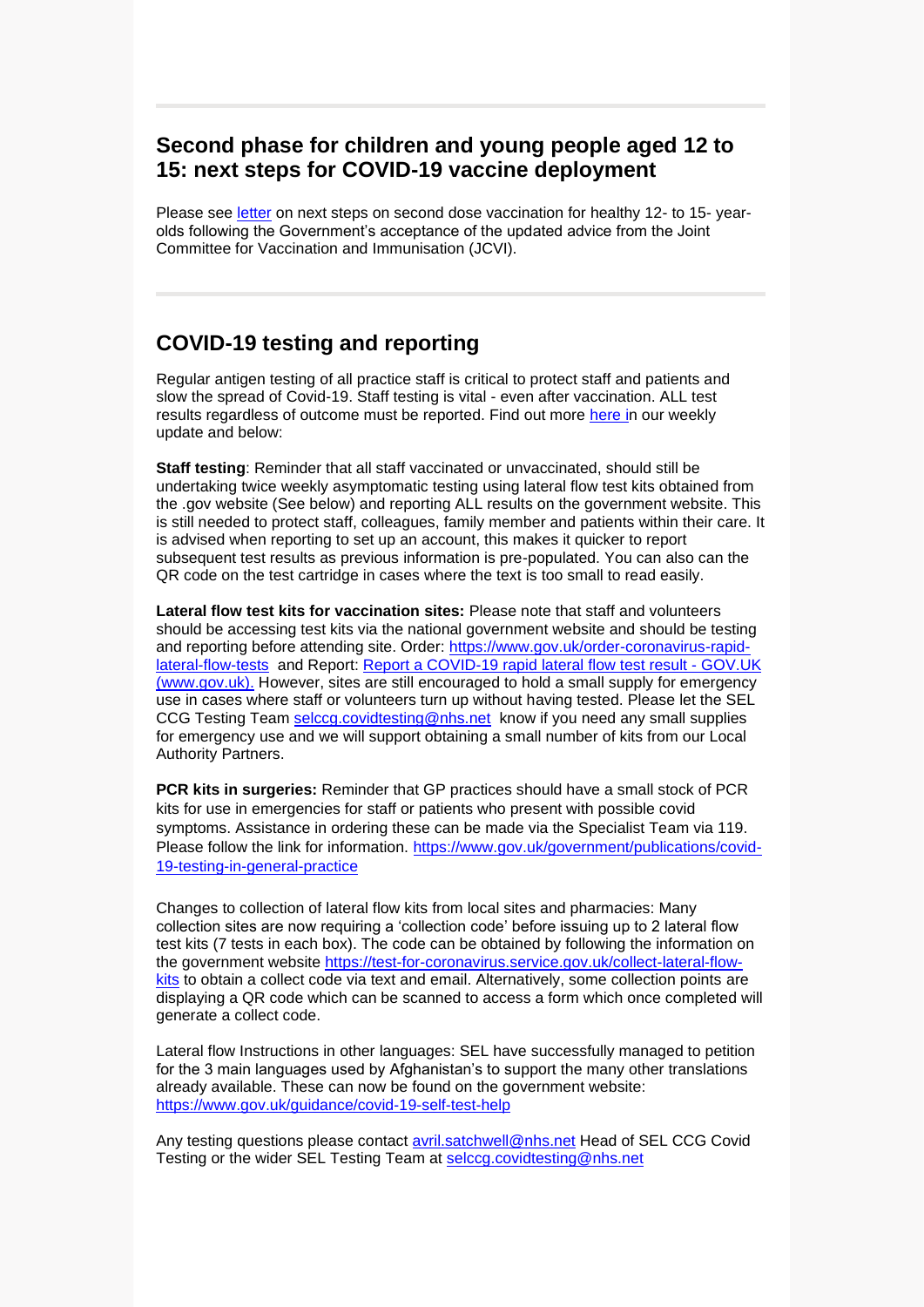## **Controlled Drugs Newsletter - Winter Edition**

Please find attached the [Winter 2021 newsletter](https://selondonccg.nhs.uk/wp-content/uploads/2021/12/20211209-Controlled-Drugs-Newsletter-Winter-Edition.pdf) from the NHS England and Improvement London Region Controlled Drug Accountable Office (CDAO) team. The newsletter provides helpful information in relation to:

- CD destruction and authorised witnesses
- Safe management of prescription stationary
- Private prescribing and requisitioning of Schedule 2/3 CDs
- Patient safety errors

Please contact your pharmaceutical adviser if you have any further queries relating to the information included in this newsletter.

# **Mind in South East London and SLAM NHS Foundation Trust suicide bereavement service**

The [service](https://www.slam.nhs.uk/our-services/suicide-bereavement-service/) provides emotional and practical support to people of all ages, with a focus on the recently bereaved, in Bexley, Bromley, Greenwich, Lambeth, Lewisham and Southwark. The service provides one-to-one support and bereavement counselling, and starting in the new year suicide bereavement groups. It also offers information and signposting. The service accepts self-referrals and referrals from professionals. A [poster](https://selondonccg.nhs.uk/wp-content/uploads/2021/09/SBS-poster-final-Aug-2021.pdf) and [leaflet](https://selondonccg.nhs.uk/wp-content/uploads/2021/09/Suicide-Bereavement-Service-Leaflet-Final.pdf) are available for download.

## **Pathfinder projects to tackle London's health challenges using the power of data at scale**

Clinical Effectiveness South East London (CESEL) has led a successful application for one of four pathfinder project bids, which will inform how the use of data at scale can improve health outcomes and support the delivery of the **London Health Data Strategy**.

The projects will work in partnership with the NHS, the research community, and citizens in London over the next 12 months, to deliver measurable improvements in health, alongside developing the systems and trusted health data environments needed to link data safely and securely for service planning, improvement, and research. Selected following a London-wide application and interview process, the successful local bid will enhance identification of high-risk hypertensive patient groups and share best practice of tailored interventions to improve detection and control.

Further details of all the successful pathfinder projects can be accessed [here.](https://selondonccg.nhs.uk/wp-content/uploads/2021/12/News-release-Pathfinder-projects.pdf)

A number of recently produced Clinical Effectiveness Hypertension Clinical Guides, designed to provide evidence-based best-practice to support primary care teams, are available [here.](https://selondonccg.nhs.uk/covid_19/clinical-effectiveness-sel/)

# **Information from Acute Providers**

## **User Survey for Consultant Connect Paediatric Dermatology Service**

Please take a couple of minutes to complete this [short survey](https://www.surveymonkey.co.uk/r/7667Q66) on your experience of using the Consultant Connect Paediatric Dermatology Service.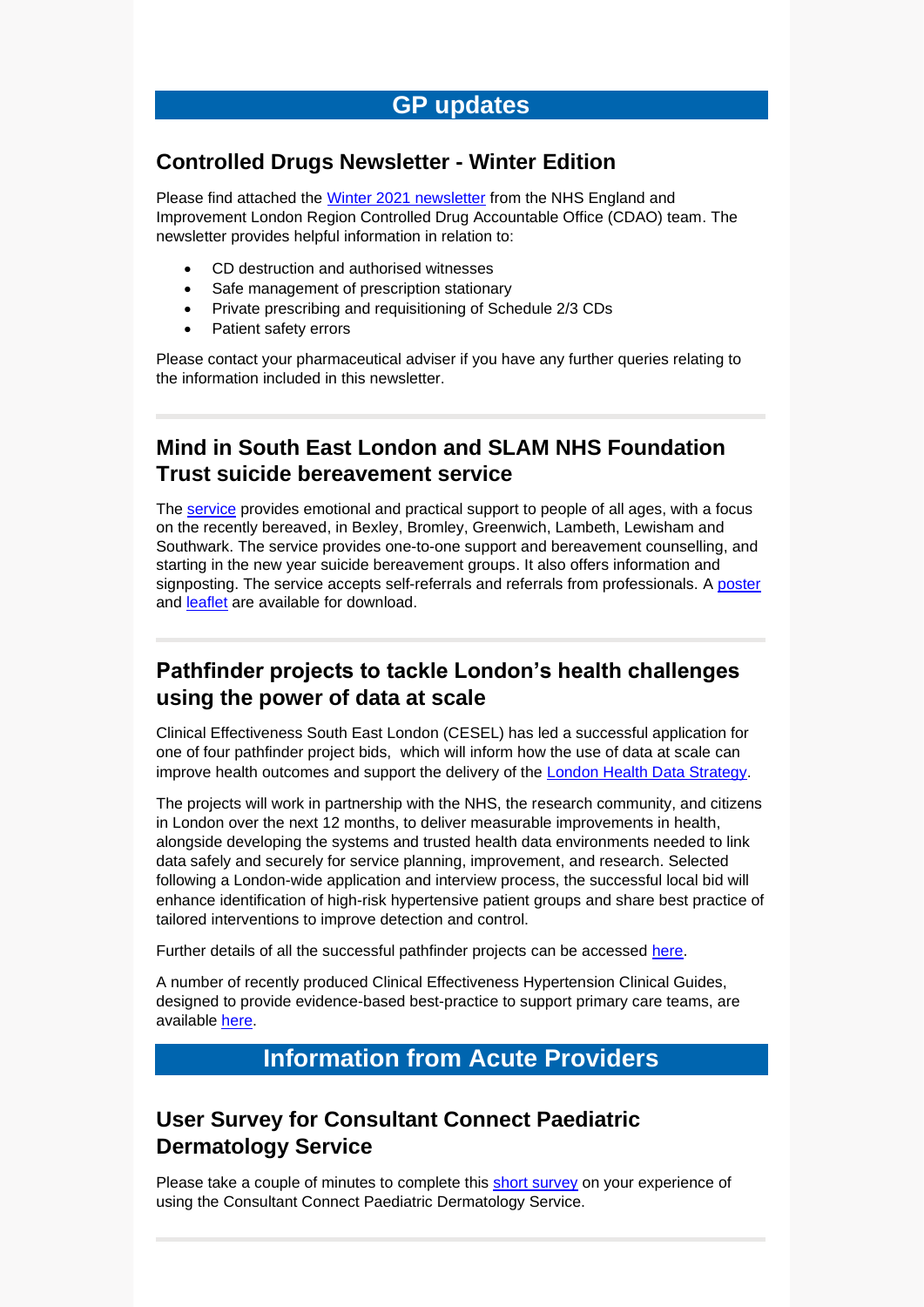### **Consultant Connect advice line for General Paediatrics – service extends hours**

From 1 July 2021, the advice line at Guy's and St Thomas' will be available from 9:00 to 19:00, Monday to Friday. Please call for urgent advice. Non-urgent advice is available via ERS or through your PCN child health team.

# **Cancer updates**

### **IMPORTANT: Significant waiting times and changes to referral process - 2WW Breast Services at Lewisham and Greenwich Trust**

There are urgent pressures in 2WW Breast services at Lewisham and Greenwich Trust. Work is ongoing within the Trust to reduce the waiting times for referrals, but patients may experience longer waits than usual at present. **To offer immediate support the Trust is introducing a RAS (Referral Assessment Service) for LGT breast services starting from Tuesday 14 December 2021.** This will allow the Trust to prioritise on clinical risk and book them into the most appropriate clinics.

We recognise fully that pressures in primary care are immense, and this will only increase over the coming weeks, but there a number of areas that would support the 2WW breast services and the patients referred to them:

- GPs are asked to carefully consider the balance of risk for their patients before referring, and utilise services to seek specialist advise if possible and where available. *On eRS search for "Surgery – Breast" -> "Other Symptomatic Breast (2WW)" for a range of Breast Surgery services that offer advice.*
- When referring, please fully complete the referral form fully, to help triage based on clinical risk.
- Guidance and support for patients with isolated breast pain can be found here: [Breast pain: Causes, types and treatments | Breast Cancer Now](https://breastcancernow.org/information-support/have-i-got-breast-cancer/benign-breast-conditions/breast-pain) and here: [Understanding Breast Pain -](https://www.youtube.com/watch?v=v0FkthTQggc&feature=youtu.be) YouTube

Thank you for your ongoing support.

## **Use of Old Versions of 2WW Referral Forms**

Recent audits across SEL Cancer Service providers have shown a large number of referrals using old versions of the Pan-London 2WW referral forms. It is important the most up to date versions are used as they are specifically designed to support virtual triage, straight-to-test, and one-stop models which aim to provide faster diagnosis for patients. Old versions of the forms may not support an optimal patient pathway.

The most recent forms can always be found using DXS, which is available to all practices in SEL boroughs. Bromley practices can find the most recent forms on Resource Publisher.

## **Updated - South East London Cancer Alliance**

Please find below a link to the latest version of the update, which also includes FAQs for primary care on cancer services in south east London to support GPs and patients during the pandemic.

[Cancer updates for GPs \(1](https://selondonccg.nhs.uk/wp-content/uploads/2021/11/SEL-Cancer-Updates-FAQs-for-Primary-Care-1-Nov-2021.pdf) November 2021)